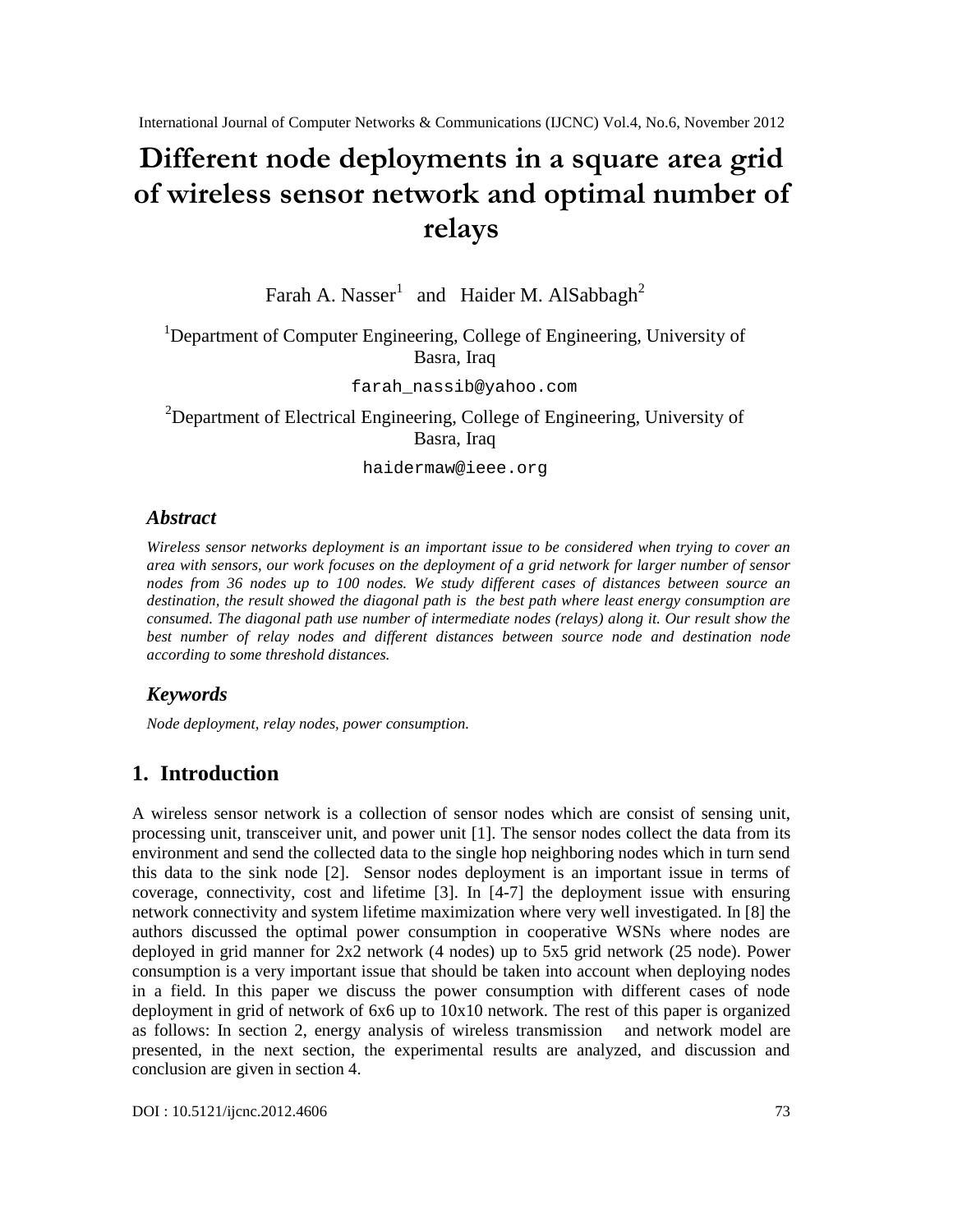## **2. Energy analysis of wireless transmission and network model**

To transmit a data from the source node to the destination node, number of relay nodes can be used to reduce the power consumption required for the transmission. These relay nodes will act as a router which receive the data, amplify the data signal and forward it to next neighbor. Receiving, amplifying, and forwarding data can be expressed by the following models [9, 11]:

$$
ETx(k, d) = ETx_{\mathcal{L}}elec \times K + \varepsilon \,amp; \times K \times d^2 \tag{1}
$$
\n
$$
ERx(K) = ERx_{\mathcal{L}}elec \tag{2}
$$

Where:

 $ETx(k, d)$ : Power consumption in transmission of *K* bits for distance *d* 

 $ERx(K)$ : Power consumption in reception of *K* bits

 $ERx$  elec Power consumption in the sensor node receiver circuit to process 1 bit

 $ETx_{\textit{=}}elec$ : Power consumption in the sensor node transmitter circuit to process 1 bit

 $\varepsilon$  amp: Power consumption by amplifier

 $K$  Data size in bits

d: Distance between the two nodes

We use static nodes that are equally spaced from each other in 2-d grid network [10]. The

following parameters are used:

N: The total number of nodes in the network (36, 49, 64, 81 and 100) node.

d row: The distance from the first node to the last node in the same row/column (in meters).

K: 1-bit.

## **3. Experimental results**

For all cases (6x6,7x7, 8x8, 9x9 and 10x10), we use  $\omega_{\text{imp}} = 100 \text{ pJ/bit/m2}, \text{ERX} \text{ elec} = 50$ nJ/bit, *ETX\_elec* = 50 nJ/bit as in [8,12] for calculating the power consumption represented by (1) and (2). Also we assume the source node and the destination node are the two farthest nodes in the grid that sends and receives data along the diagonal path.

#### **3.1 Analysis and experimental result of 6x6 network:**

We assume source node 1 sends data to destination node 36 as in figure 1.

Case 1: direct path from node 1 to node 36 without any relay, noting that the distance from node 1 to node 36 is  $\overline{2}$  drow:

$$
E6x6 - direct = 2 X 0.1 drow2 + 100
$$
 (3)

Case2: By using relay nodes:

#### **For one relay case:**

- Node 8 = node 29 because each of them has one short transmission and four long transmission blocks. So the total power consumption after applying (1) and (2) is: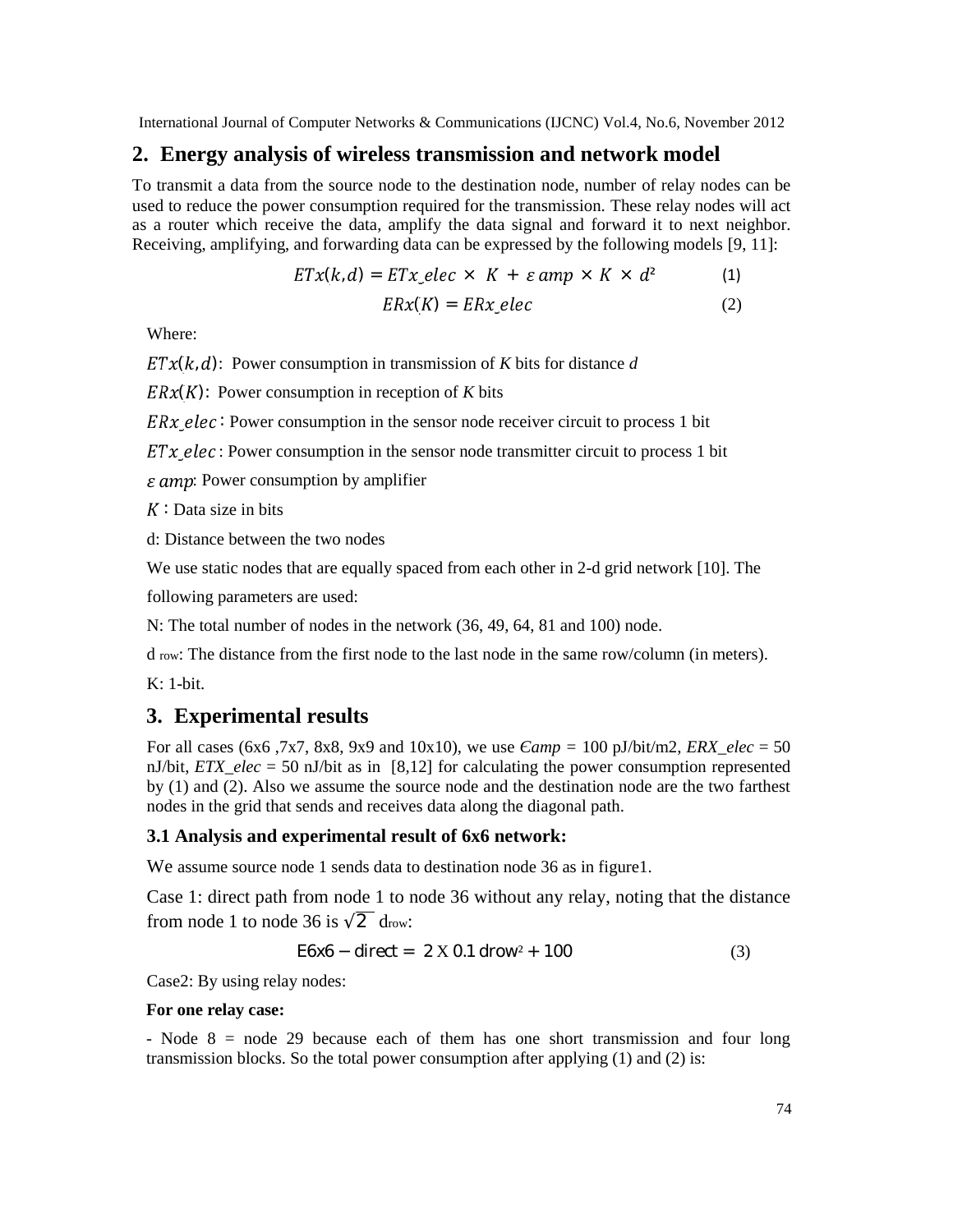$$
E6x6 = \frac{3.4}{25} \text{d} \cdot 200 \tag{4}
$$

- Node 15 = node 22:

$$
E6x6 = \frac{2.6}{25} \text{drow}^2 + 200
$$
\n31 32 33 34 35 36\n25 26 27 28 29 30\n19 20 21 22 23 24\n13 14 15 16 17 18 \text{drow}\n7 8 9 10 11 12\n1 2 3 4 5 6\n4

|  |  |  | Figure1: wireless sensor nodes in 6x6 deployment |
|--|--|--|--------------------------------------------------|
|  |  |  |                                                  |

## **For two relays case:**

- Nodes 
$$
(8,15) = (8,29) = (22,29)
$$
:  
\n
$$
E6x6 = \frac{2.2}{25} \text{drow}^2 + 300
$$
\n- Nodes  $(8,22) = (15,22) = (15,29)$ .

- Nodes (8,22) =(15,22)=(15,29):

$$
E6x6 = \frac{1.8}{25} \text{d} \cdot 300 \tag{7}
$$

## **For three relays case:**

- Nodes 
$$
(8,15,22) = (8,15,29) = (8,22,29) = (15,22,29)
$$
:  
 
$$
E6x6 = \frac{1.4}{25} \text{drow}^2 + 400
$$
 (8)

## **For four relays case:**

- Nodes (8,15,22,29):

$$
E6x6 = \frac{1}{25} \text{d} \cdot 500 \tag{9}
$$

For the case of 6x6 we will have the following four lemmas:

#### **Lemma 1:**

Threshold distance between the optimal power consumption using direct path and using one relay (in the middle either node15 or 22) in 6x6 grid is  $32.27$  m.

## **Proof:**

Set (3) and (5) together to get:

$$
2 \text{ X } 0.1 \text{ drow}^2 + 100 = \frac{2.6}{25} \text{ drow}^2 + 200
$$

Implies: drow= 32.27 m.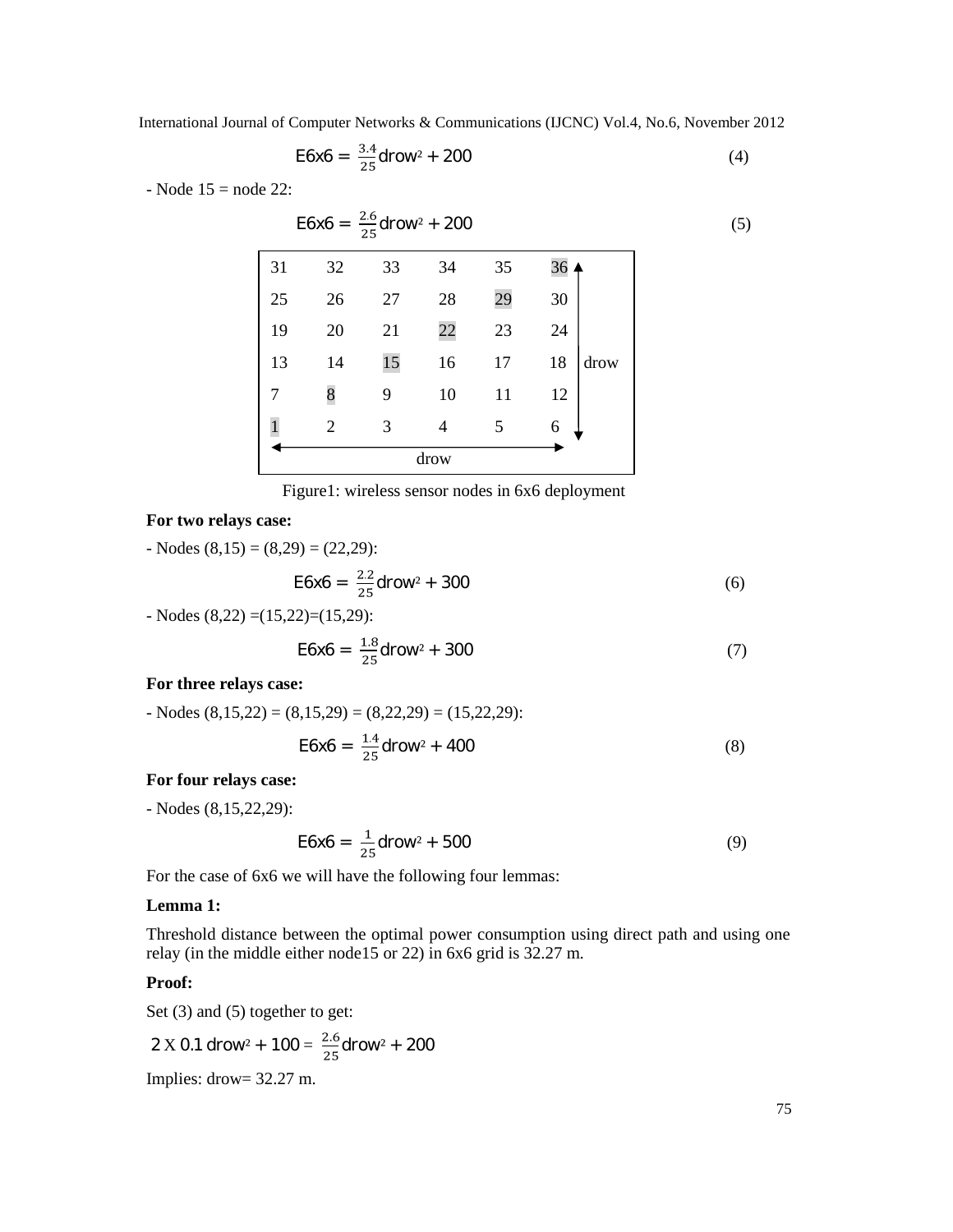## **Lemma 2:**

Threshold distance between the optimal power consumption using one relay path (middle) and using two relays (node 15 and 22) in 6x6 grid is 56 m.

#### **Proof:**

Set (5) and (7) together to get:

$$
\frac{2.6}{25} \text{d} \text{row}^2 + 200 = \frac{1.8}{25} \text{d} \text{row}^2 + 300
$$

Implies: drow 56m

#### **Lemma 3:**

Threshold distance between the optimal power consumption using two and three relays in 6x6 grid is 79 m.

#### **Proof:**

Set (7) and (8) together to get:

$$
\frac{1.8}{25} \text{d} \text{row}^2 + 300 = \frac{1.4}{25} \text{d} \text{row}^2 + 400
$$

Implies: drow 79m

#### **Lemma 4:**

Threshold distance between the optimal power consumption using three and four relays in 6x6 grid is 79 m.

#### **Proof:**

Set  $(8)$  and  $(9)$  together to get:

$$
\frac{1.4}{25} \text{d} \text{row}^2 + 400 = \frac{1}{25} \text{d} \text{row}^2 + 500
$$

Implies: drow 79 m.

In 6x6 grid network, we notice that direct path is best up to 32.27 m, then using one relay would give better power consumption for up to distance 56 m, and then four relays would be the choice for distance longer than 79 m.

#### **1.2 Analysis and experimental results of 7x7 deployment:**

We assume source node 1 sends data to destination node 49 as in figure2:

Case 1: direct path from node 1 to node 49 without any relay:

$$
E7x7 - direct = 2 X 0.1 drow2 + 100
$$
 (10)

Case2: As in 6x6 deployment, number of relay nodes exist, but the most optimal relay nodes that consume less transmission blocks are:

#### **For one relay case:**

- Node 25:

$$
E7x7 = \frac{3.6}{36} \text{d} \cdot \text{row}^2 + 200 \tag{11}
$$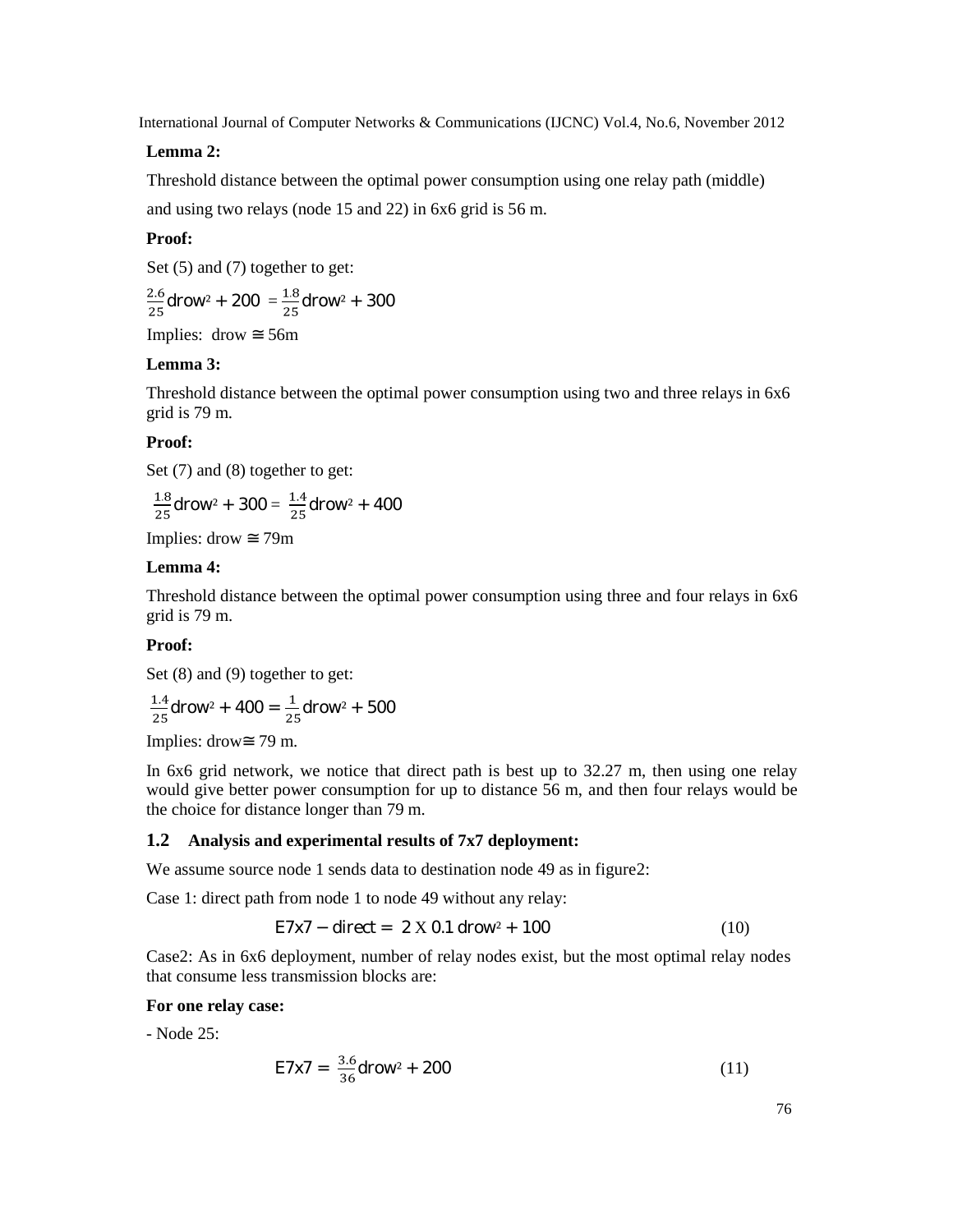|              | drow           |    |    |    |    |    |      |  |
|--------------|----------------|----|----|----|----|----|------|--|
| $\mathbf{1}$ | $\overline{2}$ | 3  | 4  | 5  | 6  | 7  |      |  |
| 8            | 9              | 10 | 11 | 12 | 13 | 14 |      |  |
| 15           | 16             | 17 | 18 | 19 | 20 | 21 |      |  |
| 22           | 23             | 24 | 25 | 26 | 27 | 28 | drow |  |
| 29           | 30             | 31 | 32 | 33 | 34 | 35 |      |  |
| 36           | 37             | 38 | 39 | 40 | 41 | 42 |      |  |
| 43           | 44             | 45 | 46 | 47 | 48 | 49 |      |  |

International Journal of Computer Networks & Communications (IJCNC) Vol.4, No.6, November 2012

## **For two relays case:**

- Nodes (17,33):

$$
E7x7 = \frac{2.4}{36} \text{d} \cdot \text{row}^2 + 300 \tag{12}
$$

#### **For three relays case:**

 $-$  Nodes(9,17,33)=(9,25,33)=(9,25,41)=(17,25,33)=(17,25,41)=(17,33,41):

$$
E7x7 = \frac{2}{36} \text{d} \cdot 100 \tag{13}
$$

## **For four relays case:**

- Nodes 
$$
(9,17,25,33)=(9,17,25,41)=(9,17,33,41)=(9,25,33,41)=(17,25,33,41)
$$
:  
\n
$$
E7x7 = \frac{1.6}{36} \text{d} \cdot 500 \tag{14}
$$

## **For five relays case:**

- Nodes (9,17,25,33,41):

$$
E7x7 = \frac{1.2}{36} \text{d} \cdot 600 \tag{15}
$$

For the case of 7x7 we will have the following five lemmas:

#### **Lemma 5:**

Threshold distance between the optimal power consumption using direct path and using one relay in 7x7 grid is 31.62 m.

## **Proof:**

Set (10) and (11) together to get:

2 X 0.1 drop<sup>2</sup> + 100 = 
$$
\frac{3.6}{36}
$$
 drop<sup>2</sup> + 200  
Implies: drop = 31.62 m.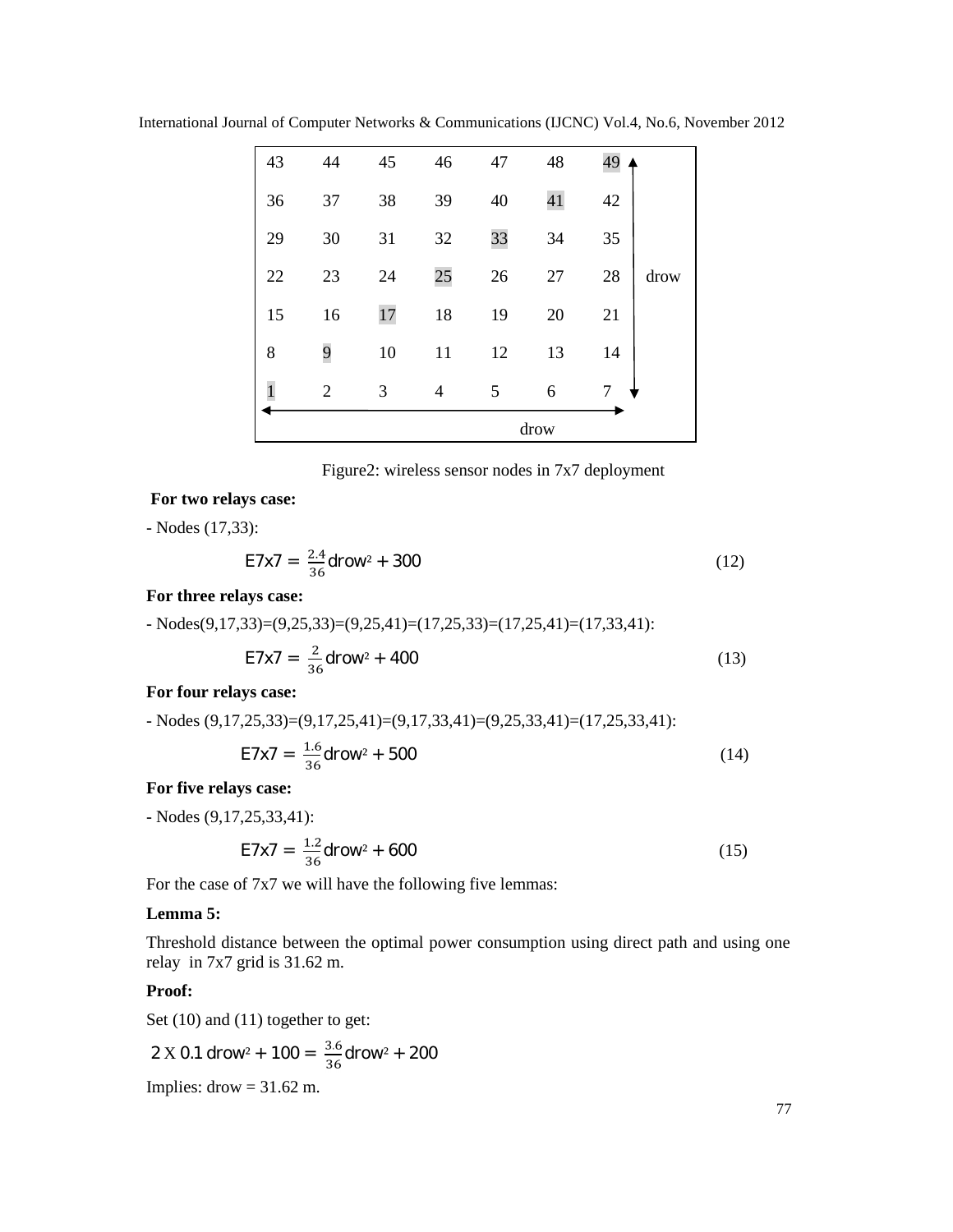## **Lemma 6:**

Threshold distance between the optimal power consumption using one and two relays in 7x7 grid is 54.77 m.

## **Proof:**

Set (11) and (12) together to get:

 $\frac{16}{16}$ drow<sup>2</sup> + 200 =  $\frac{2.4}{36}$ drow<sup>2</sup> + 400

Implies: drow= 54.77 m.

## **Lemma 7:**

Threshold distance between the optimal power consumption using two relays and three relays in 7x7 grid is 94.86 m.

#### **Proof:**

Set  $(12)$  and  $(13)$  together to get:

$$
\frac{2.4}{36} \text{d} \text{row}^2 + 300 = \frac{2}{36} \text{d} \text{row}^2 + 400
$$

Implies:  $\text{drow} = 94.86 \text{ m}$ .

#### **Lemma 8:**

Threshold distance between the optimal power consumption using three relays and using four relays in 7x7 grid is 94.86 m.

#### **Proof:**

Set  $(13)$  and  $(14)$  together to get:

$$
\frac{2}{36}
$$
 drow<sup>2</sup> + 400 =  $\frac{1.6}{36}$  drow<sup>2</sup> + 500  
Implies: drow= 94.86 m.

#### **Lemma 9:**

Threshold distance between the optimal power consumption using four and five relays in 7x7 grid is 94.86 m.

#### **Proof:**

Set  $(14)$  and  $(15)$  together to get:

$$
\frac{1.6}{36} \text{d} \text{row}^2 + 500 = \frac{1.2}{36} \text{d} \text{row}^2 + 600
$$
  
Implies:  $\text{d} \text{row} = 94.86 \text{ m.}$ 

In 7x7 grid network, we notice that direct transmission is best up to 31.62 m, after that one relay would give better power consumption up to distance 54.77 m, and then five relays would be the choice for distances longer than 94.86 m.

#### **3.2 Analysis and experimental results of 8x8 deployment:**

We assume source node 1 sends data to destination node 64 as in figure3: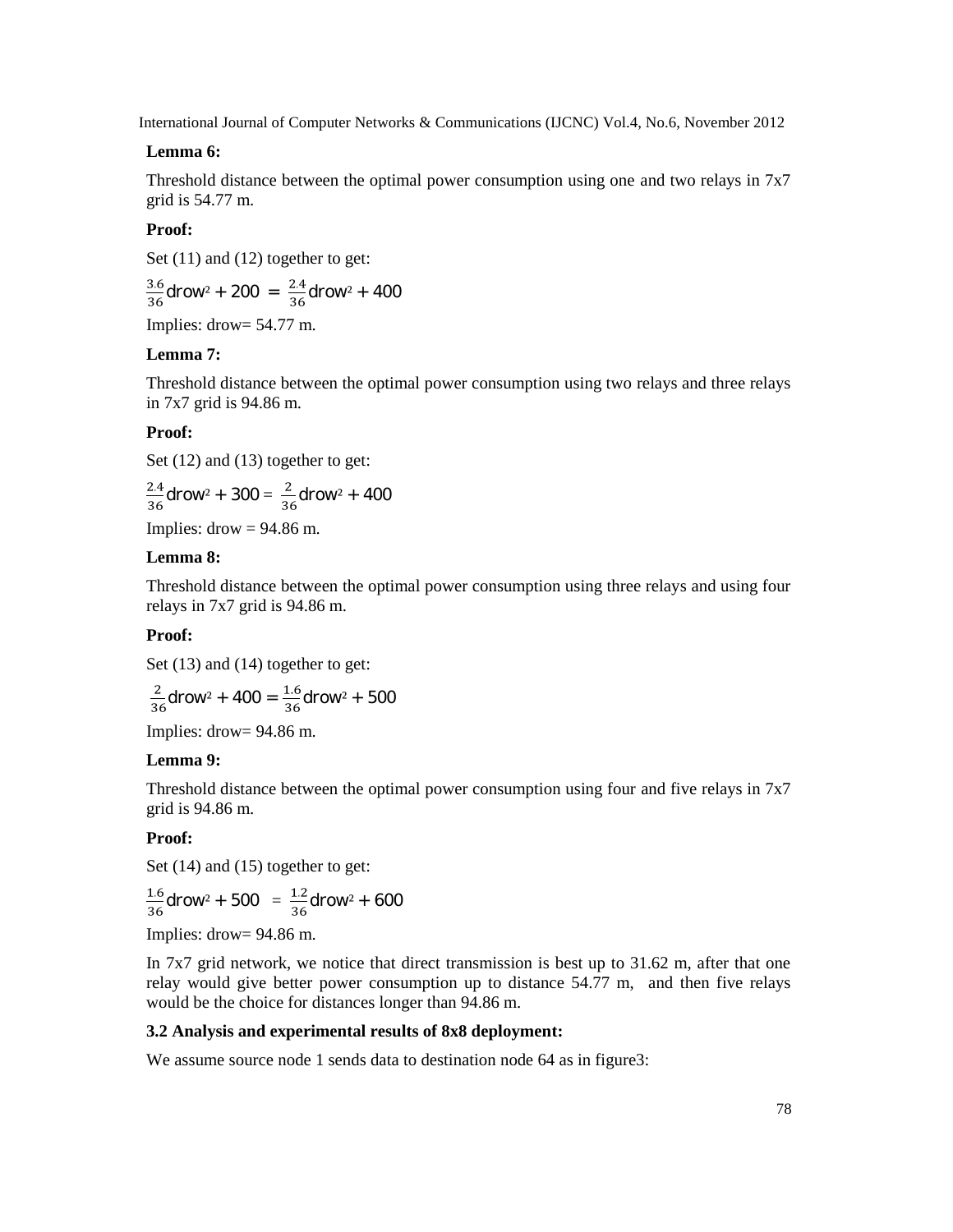International Journal of Computer Networks & Communications (IJCNC) Vol.4, No.6, November 2012

| 57           | 58 | 59 | 60 | 61 | 62 | 63 | 64         |  |  |
|--------------|----|----|----|----|----|----|------------|--|--|
| 49           | 50 | 51 | 52 | 53 | 54 | 55 | 56         |  |  |
| 41           | 42 | 43 | 44 | 45 | 46 | 47 | 48         |  |  |
| 33           | 34 | 35 | 36 | 37 | 38 | 39 | 40         |  |  |
| 25           | 26 | 27 | 28 | 29 | 30 | 31 | 32<br>drow |  |  |
| 17           | 18 | 19 | 20 | 21 | 22 | 23 | 24         |  |  |
| 9            | 10 | 11 | 12 | 13 | 14 | 15 | 16         |  |  |
| $\mathbf{1}$ |    | 3  | 4  | 5  | 6  |    | 8          |  |  |
| drow         |    |    |    |    |    |    |            |  |  |

Figure 3: wireless sensor nodes in 8x8 deployment

Case 1: direct path from node 1 to node 64 without any relay:

$$
E8x8 - direct = 2 X 0.1 drop^2 + 100
$$
 (16)

Case2: By using relay nodes:

## **For one relay:**

 $-$  Node 28 = node 37:

$$
E8x8 = \frac{5}{49} \text{d} \cdot 200 \tag{17}
$$

## **For two relays case:**

- Nodes (19,37)=(19,46)=(28,46):

$$
E8x8 = \frac{3.4}{49} \text{d} \cdot 300 \tag{18}
$$

#### **For three relays case:**

 $-$  Nodes (10,28,46) = (19,28,46) = (19,37,46) = (19,37,55):

$$
E8x8 = \frac{2.6}{49} \text{d} \cdot 100 \tag{19}
$$

#### **For four relays case:**

Node  $(10,19,28,46) = (10,19,37,55) = (10,28,37,46) = (10,28,46,55) = (10,28,37,55) =$  $(19,28,37,46) = (19,28,37,55) = (19,37,46,55) = (19,28,46,55)$ :

$$
E8x8 = \frac{2.2}{49} \text{d} \cdot 500 \tag{20}
$$

#### **For five relays case:**

- Nodes (10,19,28,37,46) = (10,19,28,37,55) = (10,19,28,46,55) = (10,19,37,46,55) =  $(10,28,37,46,55) = (19,28,37,46,55)$ :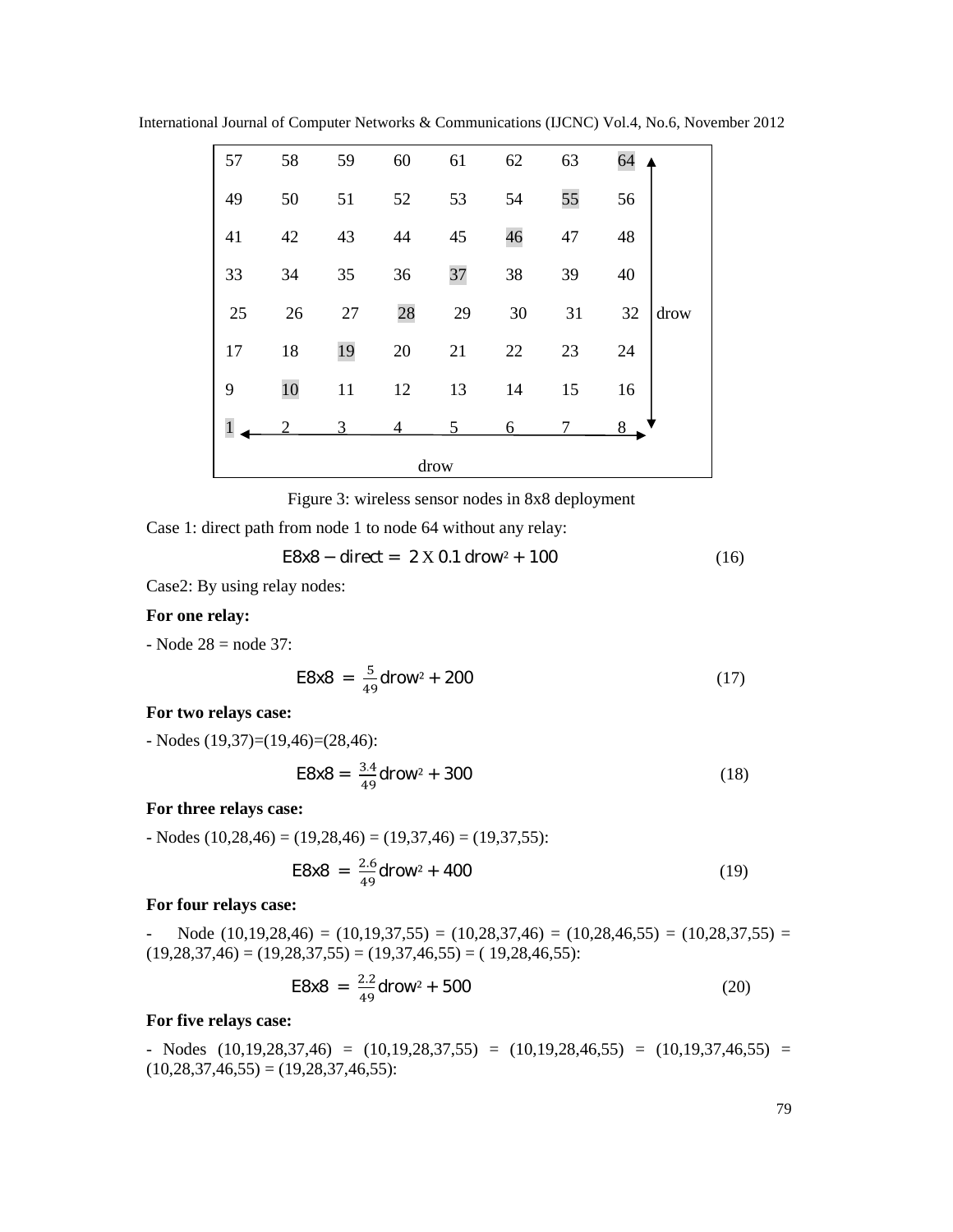$$
E8x8 = \frac{1.8}{49} \text{d} \cdot 600 \tag{21}
$$

## **For six relays case:**

- Nodes (10,19,28,37,46,55):  
\n
$$
E8x8 = \frac{1.4}{49} \text{d} \cdot 700
$$
\n(22)

For the case of 8x8 we will have the following six lemmas:

## **Lemma 10:**

Threshold distance between the optimal power consumption using direct path and using one relay in 8x8 grid is 33.33 m.

## **Proof:**

Set (16) and (17) together to get:

$$
2 \times 0.1
$$
 drop<sup>2</sup> + 100 =  $\frac{5}{49}$ drop<sup>2</sup> + 200

Implies:  $\text{drow} = 33.33 \text{ m}$ .

#### **Lemma 11:**

Threshold distance between the optimal power consumption using one and relays in 8x8 grid is 55.33 m.

#### **Proof:**

Set  $(17)$  and  $(18)$  together to get:

$$
\frac{5}{49} \text{d} \text{row}^2 + 200 = \frac{3.4}{49} \text{d} \text{row}^2 + 300
$$

Implies: drow= 55.33 m.

#### **Lemma 12:**

Threshold distance between the optimal power consumption using two and three relays in 8x8 grid is 78.26 m.

## **Proof:**

Set  $(18)$  and  $(19)$  together to get:

$$
\frac{3.4}{49} \text{d} \text{row}^2 + 300 = \frac{2.6}{49} \text{d} \text{row}^2 + 400
$$

Implies:  $drow = 78.26m$ .

## **Lemma 13:**

Threshold distance between the optimal power consumption using three and four relays in 8x8 grid is 110.67 m.

## **Proof:**

Set (19) and (20) together to get:

$$
\frac{2.6}{49} \text{d} \cdot \text{row}^2 + 400 = \frac{2.2}{49} \text{d} \cdot \text{row}^2 + 500
$$

Implies: drow= 110.67 m.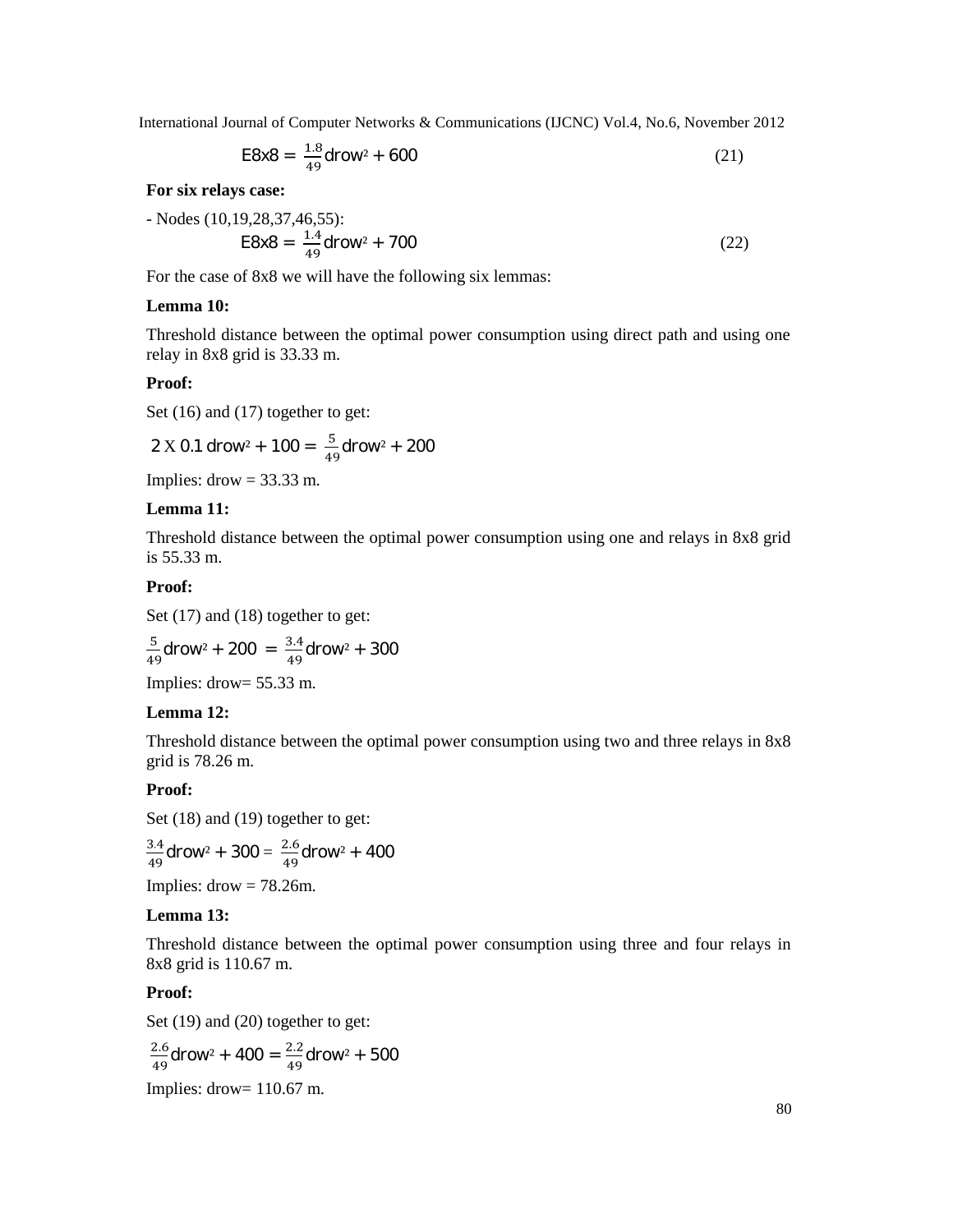## **Lemma 14:**

Threshold distance between the optimal power consumption using four and five relays in 8x8 grid is 110.67 m.

## **Proof:**

Set (20) and (21) together to get:

 $\frac{12}{19}$ drow<sup>2</sup> + 500 =  $\frac{1.8}{49}$ drow<sup>2</sup> + 600

Implies: drow= 110.67 m.

## **Lemma 15:**

Threshold distance between the optimal power consumption using five and six relays in 8x8 grid is 110.67 m.

#### **Proof:**

Set (21) and (22) together to get:

 $\frac{1.8}{1.9}$ drow $^2$  + 600 =  $\frac{1.4}{49}$ drow $^2$  + 700

Implies: drow=110.67 m.

In 8x8 grid network, we notice that direct transmission is good up to 33.33 m , then one relay is better for distances up to 55.33, two relays would be the choice for distance up to 78.26 m , and then six relays would give best power consumption for distances longer than 110.67 m.

## **3.3 Analysis and experimental results of 9x9 deployment:**

We assume source node 1 sends data to destination node 81 as in figure4:

Case 1: direct path from node 1 to node 81 without any relay:

$$
E9x9 - direct = 2 X 0.1 drow2 + 100
$$
 (23)

Case2: By using relay nodes:

#### **For one relay case:**

- Node 41

$$
E9x9 = \frac{6.4}{64} \text{d} \cdot 200 \tag{24}
$$

**For two relays case:**

- Nodes (11,41)=(31,41)=(31,71)=(41,51)=(41,71)=(11,51):

$$
E9x9 = \frac{5.2}{64} \text{d} \cdot 300 \tag{25}
$$

#### **For three relays case: 8**

- Nodes(11,21,51) = (11,41,51) = (11,41,71) = (31,41,51) = (31,41,71) = (31,61,71):  
E9x9 = 
$$
\frac{4}{64}
$$
 dropw<sup>2</sup> + 400 (26)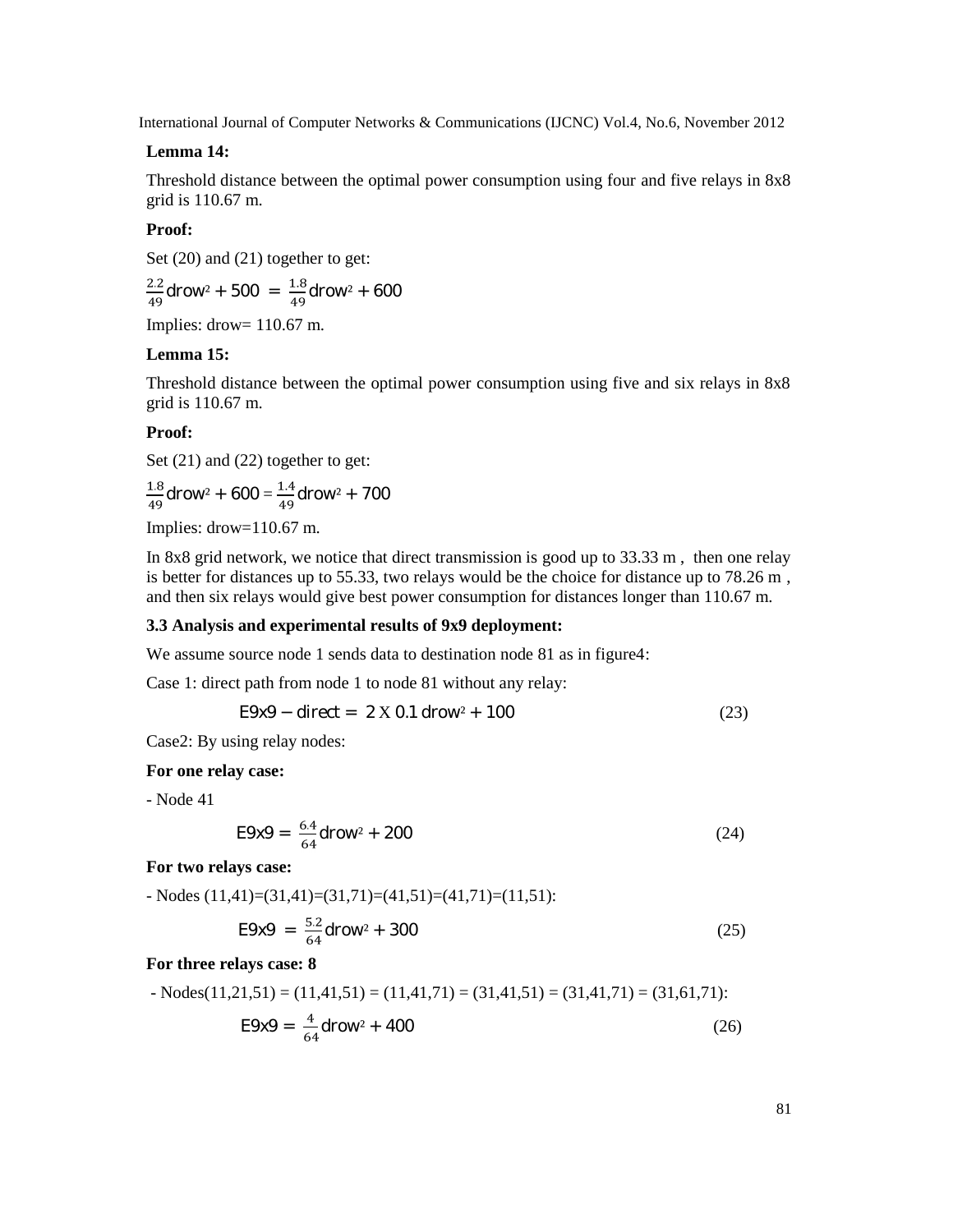| 73          | 74             | 75 | 76             | 77     | 78 | 79     | 80 | 81 |      |  |
|-------------|----------------|----|----------------|--------|----|--------|----|----|------|--|
| 64          | 65             | 66 | 67             | 68     | 69 | 70     | 71 | 72 |      |  |
| 55          | 56             | 57 | 58             | 59     | 60 | 61     | 62 | 63 |      |  |
| 46          | 47             | 48 | 49             | 50     | 51 | 52     | 53 | 54 |      |  |
| 37          | 38             | 39 | 40             | 41     | 42 | 43     | 44 | 45 | drow |  |
| 28          | 29             | 30 | 31             | $32\,$ | 33 | 34     | 35 | 36 |      |  |
| 19          | 20             | 21 | $22\,$         | 23     | 24 | 25     | 26 | 27 |      |  |
| 10          | $11\,$         | 12 | 13             | 14     | 15 | 16     | 17 | 18 |      |  |
| $\mathbf 1$ | $\mathfrak{2}$ | 3  | $\overline{4}$ | 5      | 6  | $\tau$ | 8  | 9  |      |  |
| drow        |                |    |                |        |    |        |    |    |      |  |

Figure4: wireless sensor nodes in 9x9 deployment

## **For four relays case:**

 $-$  Nodes  $(11,21,31,51) = (11,21,31,61) = (11,21,41,51) = (11,21,41,71) = (11,21,51,61) =$  $(11,21,51,71) = (11,31,41,51) = (11,31,41,71) = (11,41,51,61) = (11,4151,71) = (11,41,61,71)$  $=$   $(21,31,41,51) =$   $(21,31,41,71) =$   $(21,51,61,71) =$   $(31,41,51,61) =$   $(31,41,51,71) =$  $(31,41,61,71) = (31,51,61,71) = (11,31,61,71)$ :

$$
E9x9 = \frac{3.2}{64} \text{d} \cdot 500 \tag{27}
$$

## **For five relays case:**

 $-$  Nodes  $(11,21,31,41,61) = (11,21,31,51,61) = (11,21,3151,71) = (11,21,41,51,61) =$  $(11,21,41,51,71) = (11,21,41,61,71) = (11,31,41,51,61) = (11,31,41,51,71) = (11,31,51,61,71)$  $=(21,31,41,51,61) = (21,31,41,51,71) = (21,31,41,61,71) = (21,31,51,61,71) =$  $(21,41,51,61,71)$ :

$$
E9x9 = \frac{2.4}{64} \text{d} \cdot 100 \tag{28}
$$

## **For six relay nodes case:**

- Nodes (11,21,31,41,51,61) = (11,21,31,41,51,71) = (11,21,31,51,61,71) =  $(11,21,41,51,61,71) = (11,31,41,51,61,71) = (21,31,41,51,61,71)$ :

$$
E9x9 = \frac{2}{64} \text{d} \cdot 700 \tag{29}
$$

**For seven relay nodes:** (11,21,31,41,51,61,71)**:**

$$
E9x9 = \frac{1.6}{64} \text{d} \cdot 100 \tag{30}
$$

82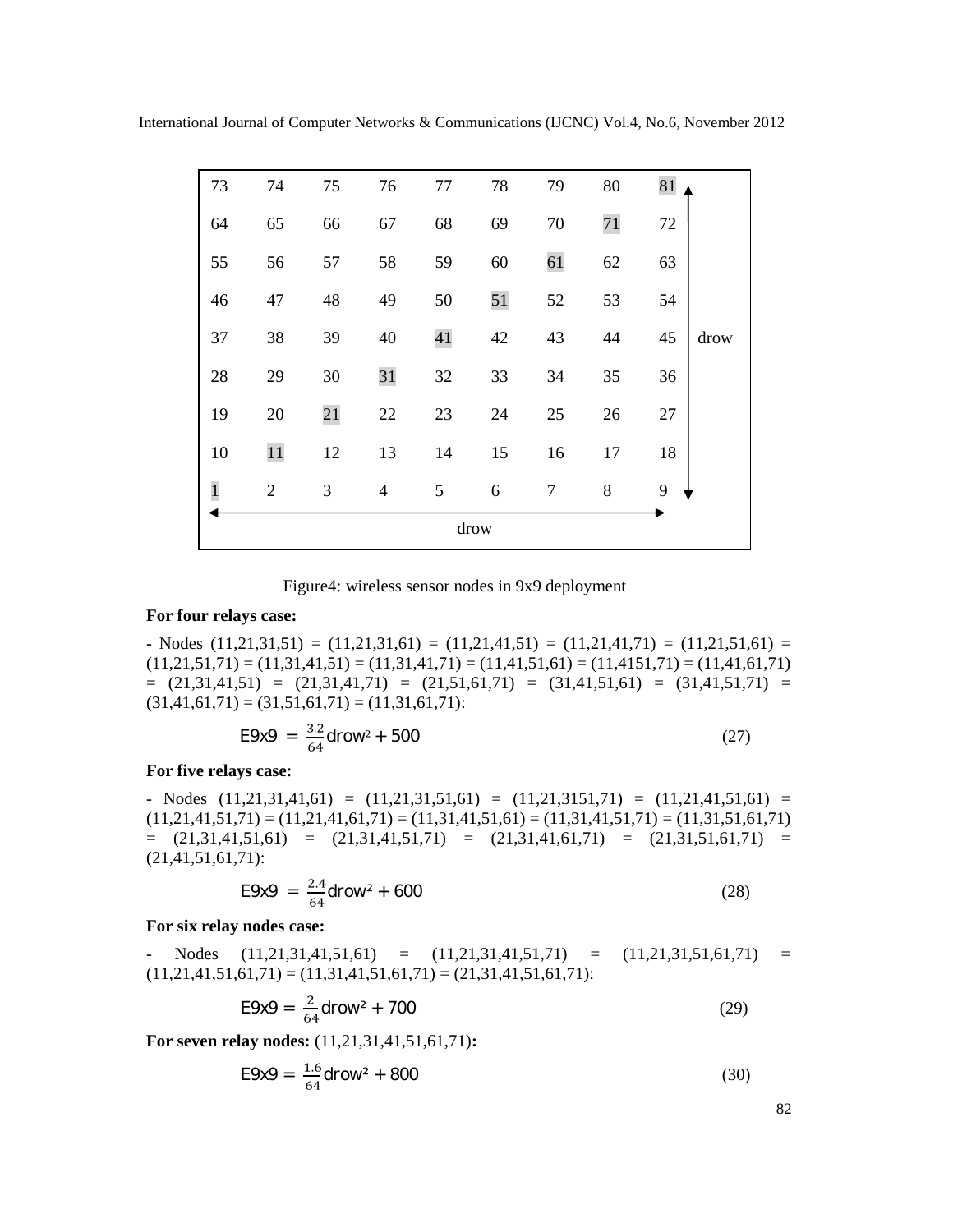For the case of 9x9 we will have the following seven lemmas:

## **Lemma 16:**

Threshold distance between the optimal power consumption using direct transmission and one relay in 9x9 grid is 31.62 m.

#### **Proof:**

Set  $(23)$  and  $(24)$  together to get:

2 X 0.1 drop<sup>2</sup> + 100 = 
$$
\frac{6.4}{64}
$$
 drop<sup>2</sup> + 200

Implies: drow=31.62 m.

## **Lemma 17:**

Threshold distance between the optimal power consumption using one and two relays in 9x9 grid is 73m.

## **Proof:**

Set  $(24)$  and  $(25)$  together to get:

$$
\frac{6.4}{64} \text{d} \cdot \text{row}^2 + 200 = \frac{5.2}{64} \text{d} \cdot \text{row}^2 + 300
$$

Implies: drow= 73 m.

## **Lemma 18:**

Threshold distance between the optimal power consumption using two and three relays in 9x9 grid is 73m.

## **Proof:**

Set  $(25)$  and  $(26)$  together to get:

$$
\frac{5.2}{64} \text{d} \cdot \text{row}^2 + 300 = \frac{4}{64} \text{d} \cdot \text{row}^2 + 400
$$

Implies: drow= 73m.

#### **Lemma 19:**

Threshold distance between the optimal power consumption using three and four relays in 9x9 grid is 89.44 m.

#### **Proof:**

Set (26) and (27) together to get:

$$
\frac{4}{64}
$$
drop<sup>2</sup> + 400 =  $\frac{3.2}{64}$ drop<sup>2</sup> + 500

Implies:  $drow = 89.44$  m

## **Lemma 20:**

Threshold distance between the optimal power consumption using four and five relays in 9x9 grid is 89.44 m.

## **Proof:**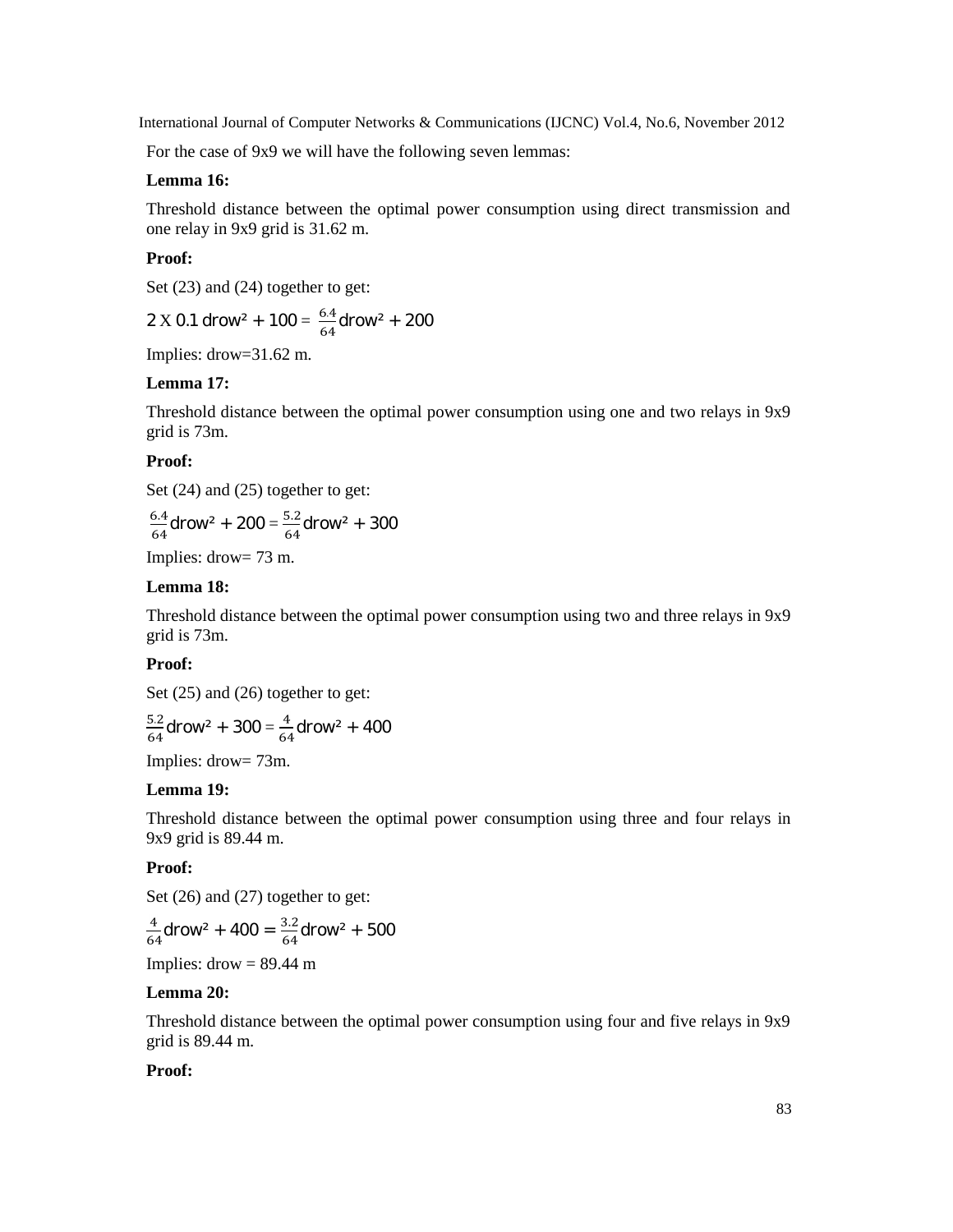Set (27) and (28) together to get:

$$
\frac{3.2}{64} \text{d} \text{row}^2 + 500 = \frac{2.4}{64} \text{d} \text{row}^2 + 600
$$

Implies:  $d$ row = 89.44 m.

## **Lemma 21:**

Threshold distance between the optimal power consumption using five and six relays in 9x9 grid is 126.5 m.

## **Proof:**

Set  $(28)$  and  $(29)$  together to get:

$$
\frac{2.4}{64} \text{d} \text{row}^2 + 600 = \frac{2}{64} \text{d} \text{row}^2 + 700
$$

Implies:

 $d$ row = 126.5 m.

## **Lemma 22:**

Threshold distance between the optimal power consumption using six and seven relays in 9x9 grid is 126.5 m.

#### **Proof:**

Set (29) and (30) together to get:

$$
\frac{2}{64} \text{d} \text{row}^2 + 700 = \frac{1.6}{64} \text{d} \text{row}^2 + 800
$$

Implies:  $\text{drow} = 126.5 \text{ m}$ .

In 9x9 grid network, we notice that direct transmission is best up to 31.62 m, then three relays is better for distance up to 73 m, five relays would be the choice for up to distance 89.44 m. seven relays would give the optimal power consumption for distances longer than 126.5 m.

## **3.4 Analysis and experimental results of 10x10 deployment:**

We assume source node 1 sends data to destination node 100 as in figure 5:

Case 1: direct path from node 1 to node 100 without any relay:

$$
E10x10 - direct = 2 X 0.1 drow2 + 100
$$
 (31)

Case2: By using relay nodes:

**For one relay case:**

- Node 45=56:

$$
E10x10 = \frac{8.2}{81} \text{d} \cdot 100x^2 + 200 \tag{32}
$$

## **For two relays case:**

- Nodes (34,67):

$$
E10x10 = \frac{5.4}{81} \text{d} \cdot 300 \tag{33}
$$

84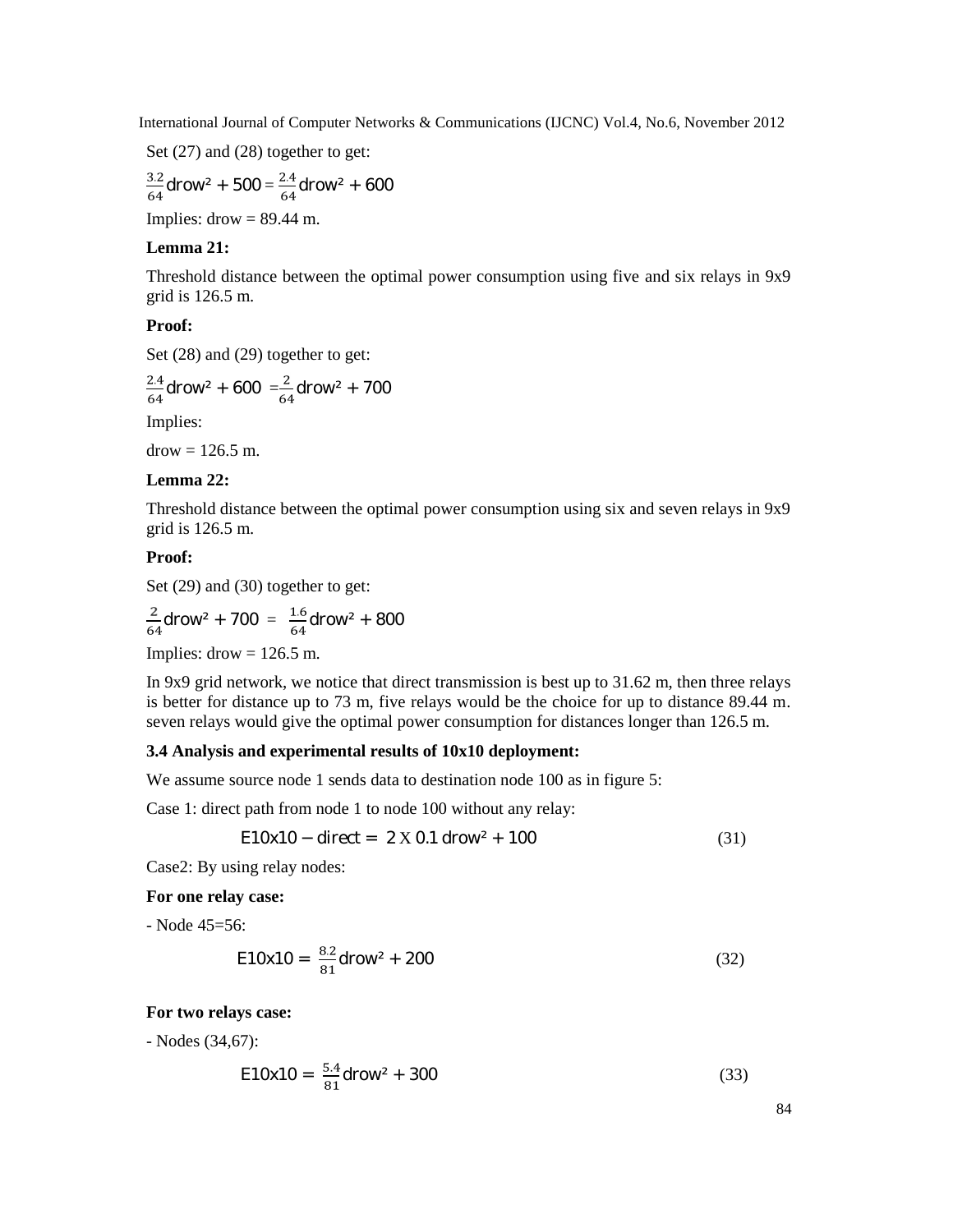| 91           | 92             | 93 | 94             | 95 | 96 | 97     | 98    | 99 | 100 |      |
|--------------|----------------|----|----------------|----|----|--------|-------|----|-----|------|
| 81           | 82             | 83 | 84             | 85 | 86 | 87     | 88    | 89 | 90  |      |
| 71           | 72             | 73 | 74             | 75 | 76 | $77\,$ | 78    | 79 | 80  |      |
| 61           | 62             | 63 | 64             | 65 | 67 | 67     | 68    | 69 | 70  |      |
| 51           | 52             | 53 | 54             | 55 | 56 | 57     | 58    | 59 | 60  |      |
| 41           | 42             | 43 | 44             | 45 | 46 | 47     | 48    | 49 | 50  | drow |
| 31           | 32             | 33 | 34             | 35 | 36 | 37     | 38    | 39 | 40  |      |
| 21           | 22             | 23 | 24             | 25 | 26 | $27\,$ | 28    | 29 | 30  |      |
| 11           | 12             | 13 | 14             | 15 | 16 | 17     | 18    | 19 | 20  |      |
| $\mathbf{1}$ | $\overline{2}$ | 3  | $\overline{4}$ | 5  | 6  | $\tau$ | $8\,$ | 9  | 10  |      |
|              | drow           |    |                |    |    |        |       |    |     |      |

International Journal of Computer Networks & Communications (IJCNC) Vol.4, No.6, November 2012

Figure5: wireless sensor nodes in 10x10 deployment

#### **For three relays case:**

- Nodes(34,56,78)=(23,56,78)=(23,45,78)=(23,45,67):

$$
E10x10 = \frac{4.2}{81} \text{d} \cdot 100 \tag{34}
$$

#### **For four relays case:**

- Nodes ( 12,34,56,78)=(23,34,56,78)=(23,45,56,78)=(23,45,67,78)=(23,45,67,89)=(23,56,67,78)  $=(23,56,67,89)$ :

$$
E10x10 = \frac{3.4}{81} \text{d} \cdot 500 \tag{35}
$$

#### **For five relays case:**

 $-$  Nodes  $(12,23,34,56,78) = (12,23,45,56,89) = (12,23,45,67,78) = (12,23,45,67,89) =$  $(12,34,45,67,78) = (12,34,45,67,89) = (12,34,56,67,78) = (12,34,56,67,89) =$  $(12,34,56,78,89) = (23,34,45,56,78) = (23,34,45,67,78) = (23,34,56,67,78) =$  $(23,34,56,67,89) = (23,34,56,78,89) = (23,45,56,67,78) = (23,45,56,67,89) =$ (23,45,67,78,89):

$$
E10x10 = \frac{3}{81} \text{d} \cdot 600 \tag{36}
$$

## **For six relay nodes case:**

 $-$  Nodes (12,23,34,45,56,78) = (12,23,34,45,56,78) = (12,23,34,45,67,89) =  $(12,23,34,56,67,78) = (12,23,34,56,67,89) = (12,23,34,56,78,89) = (12,23,34,67,78,89) =$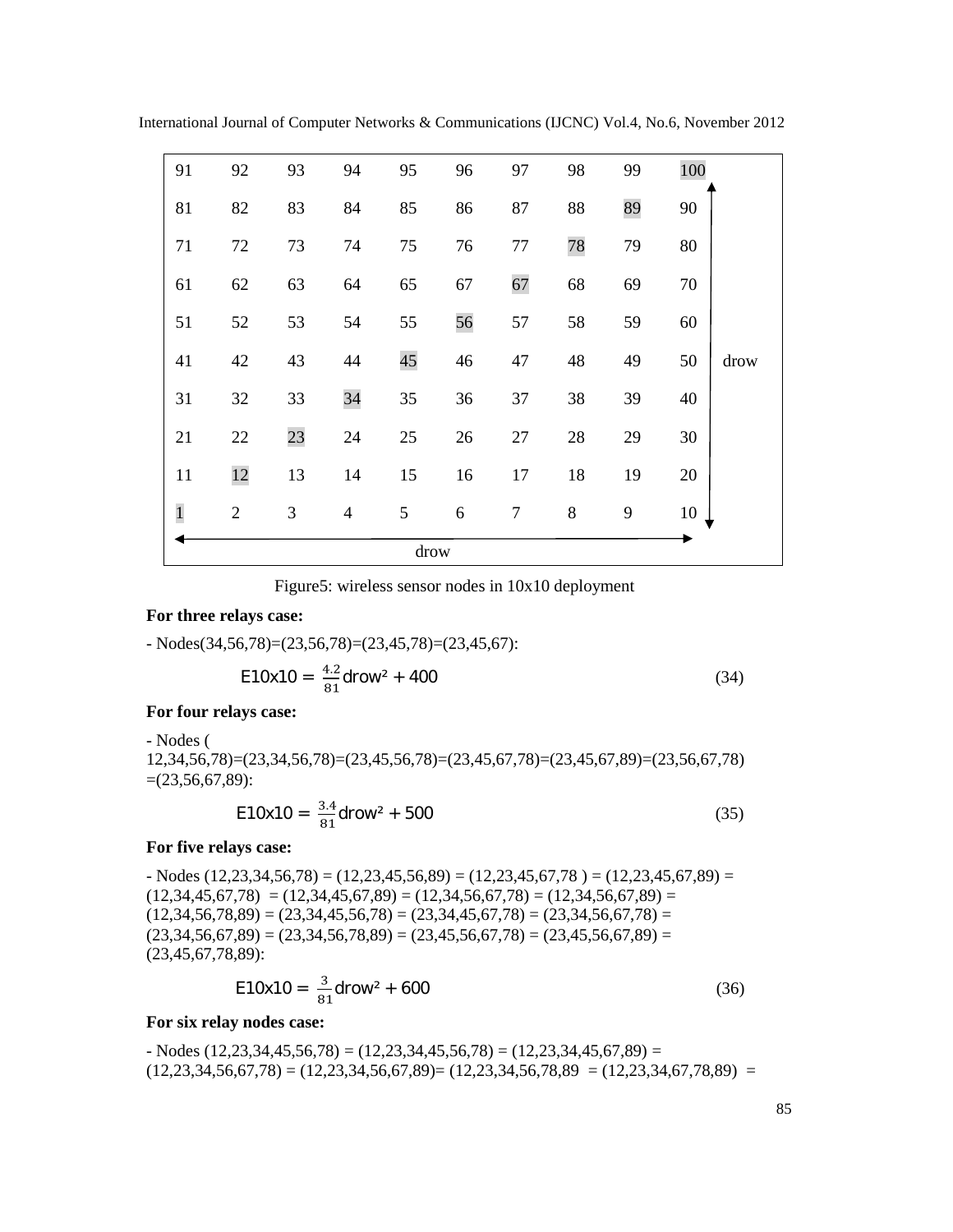$(12,23,45,56,67,78) = (12,23,45,56,67,89) = (12,23,45,56,78,89) = (12,23,45,67,78,89) =$  $(23,34,45,56,67,78) = (23,34,45,56,67,89) = (23,34,45,56,78,89) = (23,34,45,67,78,89) =$  $(23,34,56,67,78,89) = (23,45,56,67,78,89)$ :

$$
E10x10 = \frac{2.6}{81} \text{d} \cdot 700 \tag{37}
$$

#### **for seven relay nodes case:**

 $-$  Nodes (12,23,34,45,56,67,78) = (12,23,34,45,56,67,89) = (12,23,34,45,56,78,89) =  $(12,23,34,45,67,78,89) = (12,23,34,56,67,78,89) = (12,23,45,56,67,78,89) =$  $(12,34,45,56,67,78,89) = (23,34,45,56,67,78,89)$ :

$$
E10x10 = \frac{2.2}{81} \text{d} \cdot 100x^2 + 800 \tag{38}
$$

#### **For eight relay nodes:**

- Nodes (12,23,34,45,56,67,78,89):

$$
E10x10 = \frac{1.8}{81} \text{d} \cdot 900 \tag{39}
$$

For 10x10 grid deployment we will have the following eight lemmas:

#### **Lemma 23:**

Threshold distance between the optimal power consumption using direct transmission and one relay in10x10 grid is 33.33 m.

#### **Proof:**

Set (31) and (32) together to get:

$$
2 \text{ X } 0.1 \text{ drow}^2 + 100 = \frac{8.2}{81} \text{ drow}^2 + 200
$$

Implies:  $drow = 33.33$  m.

#### **Lemma 24:**

Threshold distance between the optimal power consumption using one and two relays in 10x10 grid is 53.78 m.

#### **Proof:**

Set (32) and (33) together to get:

 $\frac{12}{11}$ drow<sup>2</sup> + 200 =  $\frac{5.4}{81}$ drow<sup>2</sup> + 300

Implies:  $drow = 53.78$  m.

## **Lemma 25:**

Threshold distance between the optimal power consumption using two and three relays in10x10 grid is 82.15 m.

#### **Proof:**

Set (33) and (34) together to get:

 $\frac{.4}{11}$ drow<sup>2</sup> + 300 =  $\frac{4.2}{81}$ drow<sup>2</sup> + 400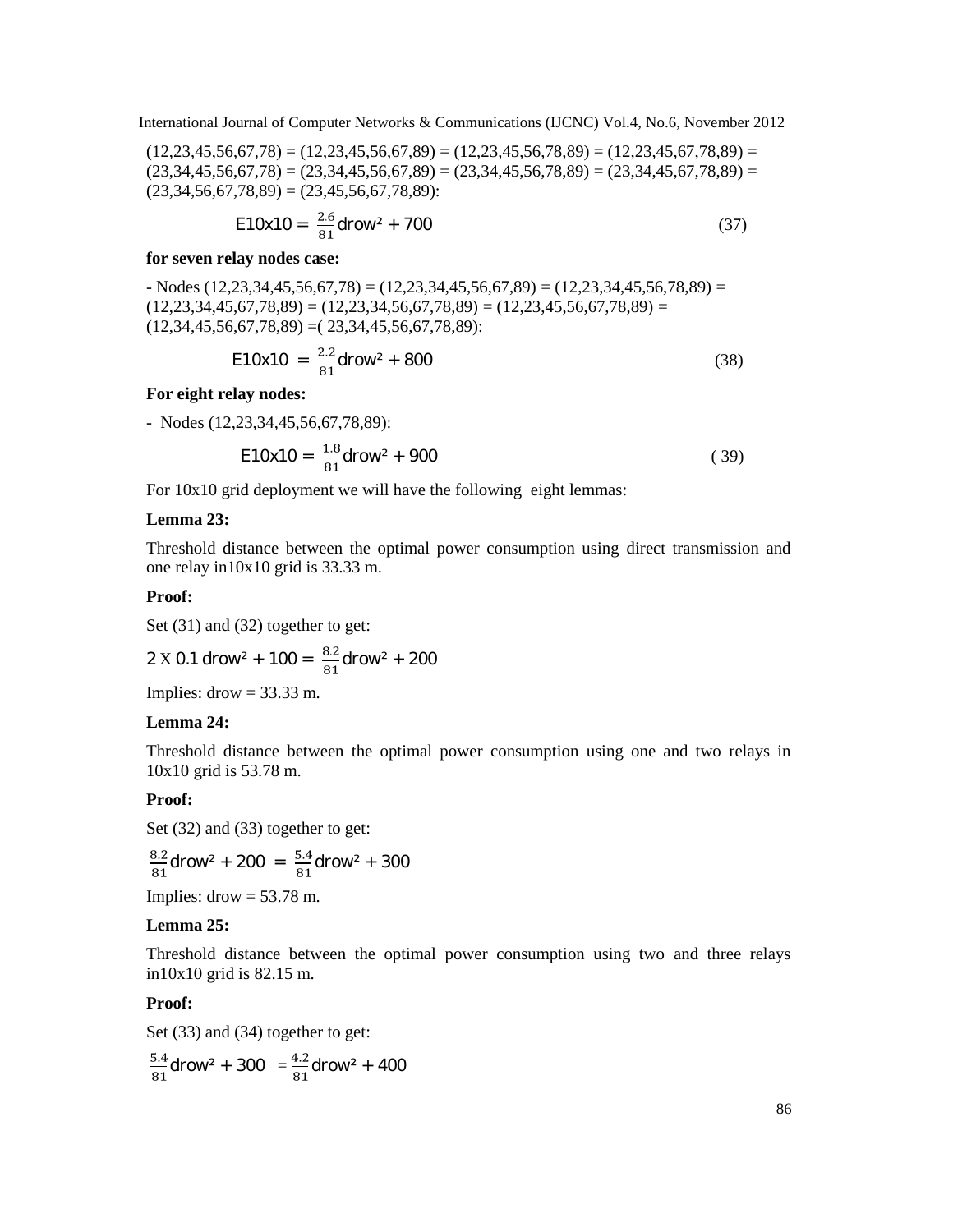Implies:  $\text{drow} = 82.15 \text{ m}$ .

## **Lemma 26:**

Threshold distance between the optimal power consumption using three and four relays in10x10 grid is 100.62 m.

#### **Proof:**

Set (34) and (35) together to get:

 $\frac{12}{11}$ drow<sup>2</sup> + 400 =  $\frac{3.4}{81}$ drow<sup>2</sup> + 500

Implies:  $\text{drow} = 100.62 \text{ m}$ .

## **Lemma 27:**

Threshold distance between the optimal power consumption using four and five relays in10x10 grid is 142 m.

## **Proof:**

Set (35) and (36) together to get:

$$
\frac{3.4}{81}
$$
draw<sup>2</sup> + 500 =  $\frac{3}{81}$ draw<sup>2</sup> + 600

Implies:  $drow = 142$  m.

## **Lemma 28:**

Threshold distance between the optimal power consumption using five and six relays in 10x10 grid is 142 m.

## **Proof:**

Set (36) and (37) together to get:

$$
\frac{3}{81} \text{d} \text{row}^2 + 600 = \frac{2.6}{81} \text{d} \text{row}^2 + 700
$$

Implies:  $d$ row = 142 m.

#### **Lemma 29:**

Threshold distance between the optimal power consumption using six and seven relays in 10x10 grid is 142 m.

## **Proof:**

Set (37) and (38) together to get:

$$
\frac{2.6}{81}
$$
drop<sup>2</sup> + 700 =  $\frac{2.2}{81}$ drop<sup>2</sup> + 800

Implies:  $d$ row = 142 m.

## **Lemma 30:**

Threshold distance between the optimal power consumption using seven relays and eight relays in 10x10 grid is 142 m.

## **Proof:**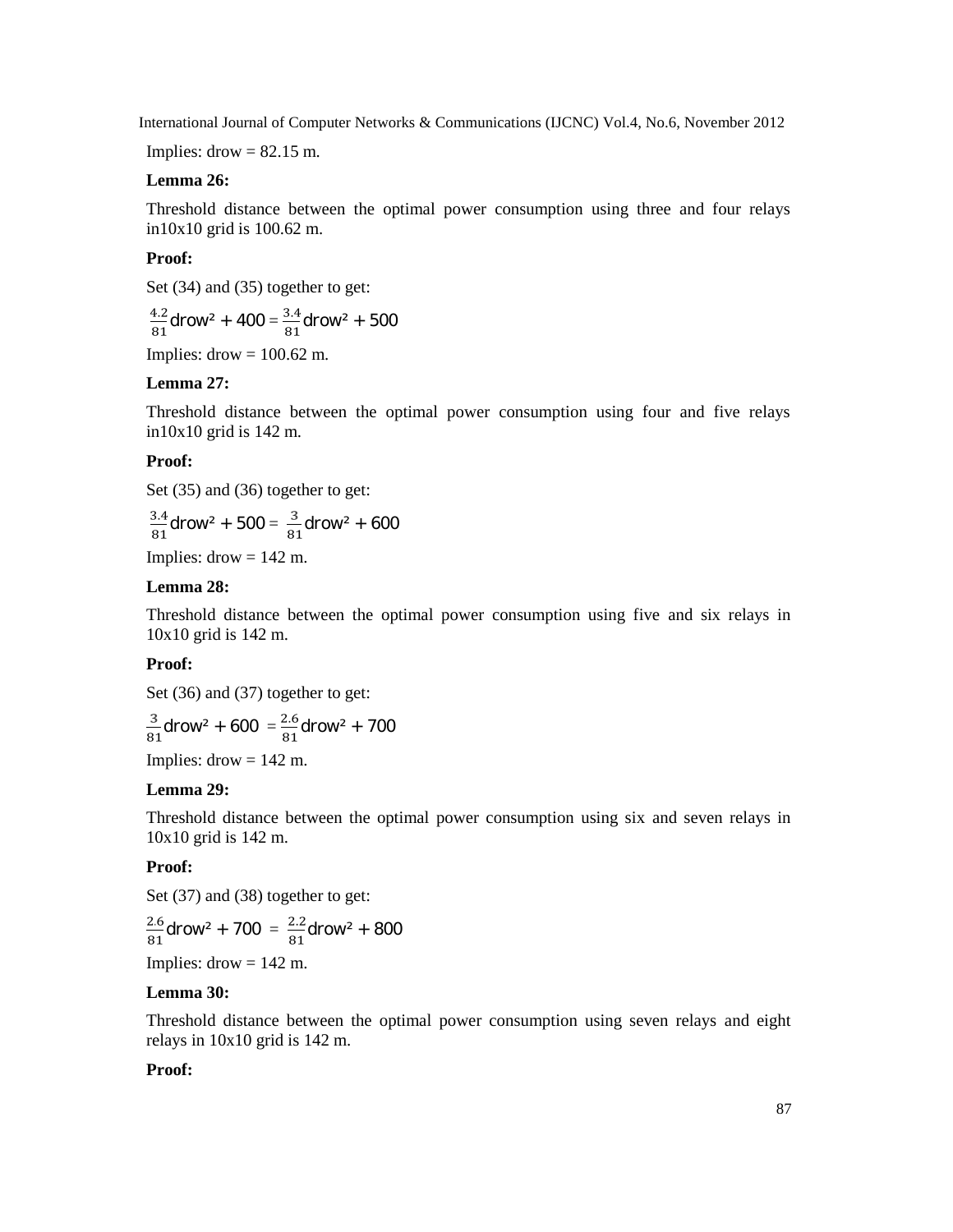Set (38) and (39) together to get:

$$
\frac{2.2}{81}
$$
draw<sup>2</sup> + 800 =  $\frac{1.8}{81}$ draw<sup>2</sup> + 900

Implies:  $drow = 142$  m.

In 10x10 grid network, we notice that direct transmission is best up to distance 33.33 m, then one relay node can be used up to distance 53.78 m, then two relays is better for distance 82.15 m, for up to 100.62 m three relays would be the choice , and finally for distance longer than 142 m, seven relays is the best.

## **4. Discussion and conclusion :**

The direct transmission consumes much energy than using relays [8], so it is preferable to use efficient number of relays when transmitting from source to destination in order to reduce energy consumption to minimum. We studied the different cases of node deployment form 6x6 to 10x10 grid networks. The result shows that there are number of paths that the data can follow to be received by the destination, each of our selected paths to be as an optimal path consumes less energy than other paths.We explained what these paths are and which one is the best depending on the shortest transmission block.

#### **References:**

- [1] Nomica Imran and Imran Rao,(2010) "A trustworthy and well-organized data disseminating scheme for an ad-hoc WSNs", International Journal of Computer Networks & Communications, Vol.2,No.3,pp. 170-181.
- [2] Rudranatha Mitra & Diya Nandy, (2012)"Node deployment and the impact of relay nodes in wireless sensor network", International Journal of Computer Science and Communication Networks, Vol. 2, No.3, pp. 358-363.
- [3] R.Pandi Selvam and V.Palanisamy,(2012)"An efficient cluster based approach for multi source multicast routing protocolin mobile ad-hoc Networks", International Journal of Computer Networks and Communications (IJCNC), Vol.3,No.1,pp.154-166.
- [4] Apala Ray,(2009) "Planning and analysis toll for large scale deployment of wireless sensor network",International journal of next generation networks(IJNGN),Vol.1,No.1,pp.29-36.
- [5] Wint Yi Poe & Jens B Schmitt, (2009) " Node deployment in large wireless sensor networks: coverage, energy consumption, and worst case delay", Proceeding of AINTEC '09 Asian Internet Engineering Conference, New York, NY, USA: ACM, pp. 77-84.
- [6] Sivakumar Sivaramakrishnan & Adnan Al-Anbuky, ( 2009) "Analysis of Network connectivity: wild life and sensor network", proceeding of Telecommunication Networks and Applications Conference (ATNAC), Australasian, pp. 1-6.
- [7] Hyun-Soo Cha, Jea-Tek Ryu, Ki-Hyung Kim & Seung-Hwa Yoo, ( 2009) " Efficient Relay Node displacement mechanism for improvement of lifetime in WSN", Proceeding of the  $9<sup>th</sup>$ International Symposium Communications and Information Technology ISCIT Conference, Icheon, , pp. 905 - 906.
- [8] Wail Mardini, Yaser Khamayseh & Shorouq AL-Eide, (2012) "Optimal Number of Relays in Cooperative Communication in Wireless Sensor Networks", *Communications and Network*, Vol. 4 No. 2, pp. 101-110.